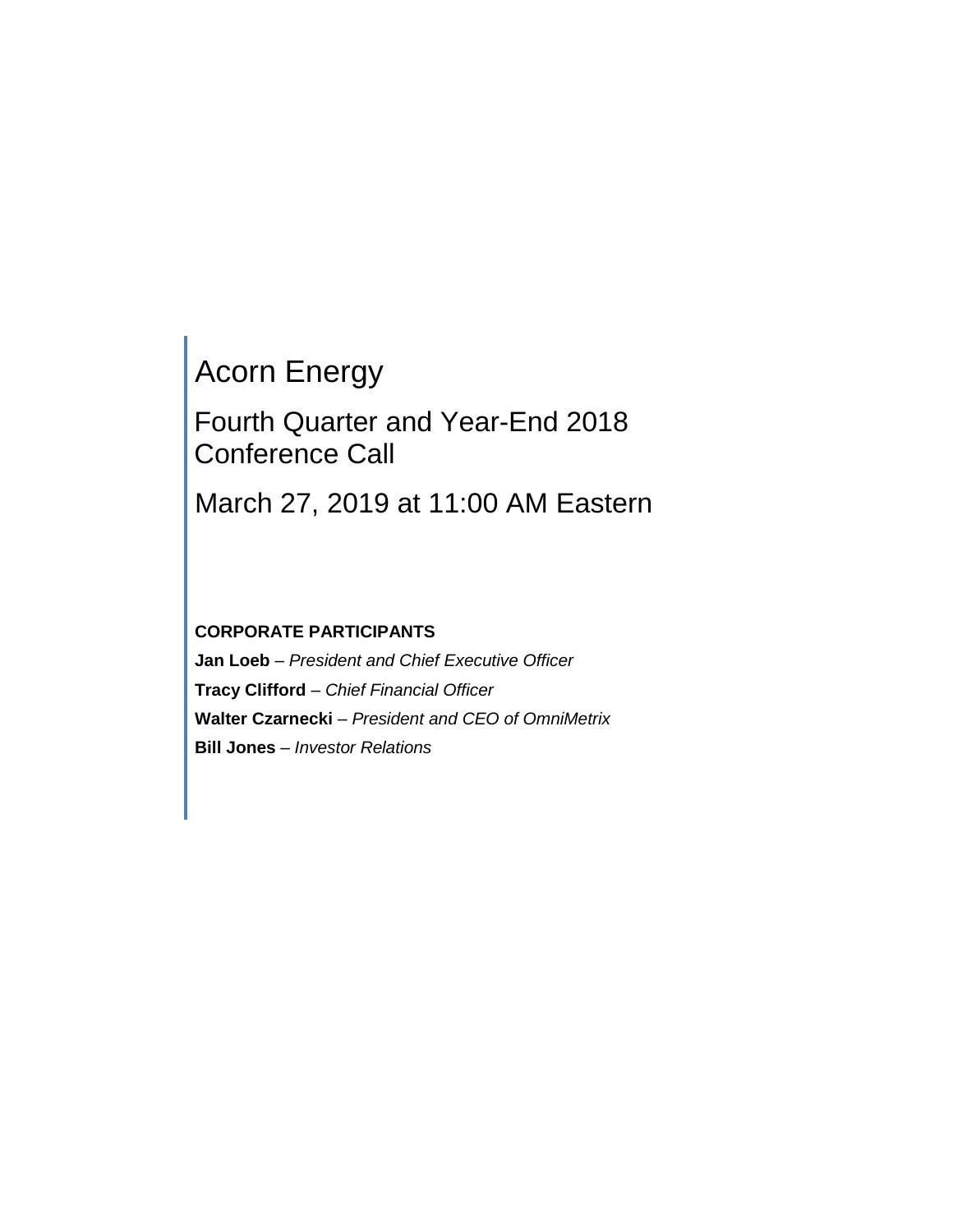# **PRESENTATION**

# **Operator**

Good day. Thank you for holding and welcome to Acorn's Fourth Quarter and Year-End 2018 Conference Call. All participants are in a listen-only mode. Should you need assistance, please signal a conference specialist by pressing the star (\*) key followed by zero (0). After today's presentation there will be an opportunity to ask questions. To ask a question, you may press star  $(*)$  then one (1) on your telephone keypad. To withdraw your question, please press star  $(*)$  then two (2). Please note that this event is being recorded.

I would now like to hand the conference over to Mr. Bill Jones, Investor Relations. Please go ahead.

# **Bill Jones**

Thank you and welcome, everyone, to today's conference call. First, as a reminder, many of the statements made in today's prepared remarks or in response to your questions may be forwardlooking. These statements are subject to various risks and uncertainties. For example, the performance of OmniMetrix and Acorn in 2019 and future years is subject to factors such as risks associated with executing its operating strategy, maintaining high renewal rates, growing its customer base, changes in technology, changes in the competitive environment, financial and economic risks, as well as having access to sufficient capital to support growth.

Such forward-looking statements are based on management's beliefs as well as assumptions made, which are based upon information currently available to management pursuant to the Safe Harbor Provisions of the Private Securities Litigation Reform Act of 1995. There is no assurance that Acorn or OmniMetrix will be able to achieve their growth goals in 2019 nor in future years. The Company also undertakes no obligation to disclose any revision to any forward-looking statements to reflect events or circumstances after the date made. A complete discussion of the risks and uncertainties that may affect the Company is included in Risk Factors on Acorn's Form 10-K as filed with the Securities and Exchange Commission.

With that, I'll hand the call over to Jan Loeb. Jan?

# **Jan Loeb**

Thank you, Bill, and thank you all for joining us today. I'll give some brief overall remarks, Tracy Clifford, our CFO, will provide financial highlights; and then Walter Czarnecki, CEO of OmniMetrix, will provide color on growth trends and opportunities for OmniMetrix.

First, I want to say that our OmniMetrix operating company achieved its first full year of positive EBITDA and positive cash flow. On the growth side, we tend to look at cash basis sales, which is a revenue plus or minus change in deferred revenue to gauge the underlying growth of the business. We had given guidance for cash basis sales of \$6 million in 2018 versus \$5.1 million in 2017, and through the first three quarters of 2018, we were tracking on this pace. In the fourth quarter of 2018, cash basis sales were relatively flat versus Q4 2017, at \$1.5 million and as a result, we had full-year 2018 cash basis sales of \$5.6 million, an increase of approximately 10% but short of our \$6 million goal.

A number of factors contributed to the shortfall in the fourth quarter, most notably was growing market and economic uncertainty, which seemed to temporarily freeze energy industry expenditures, particularly in December, which is typically our strongest month each year. Despite the fourth quarter weakness, we have seen activity return to more typical levels and remain bullish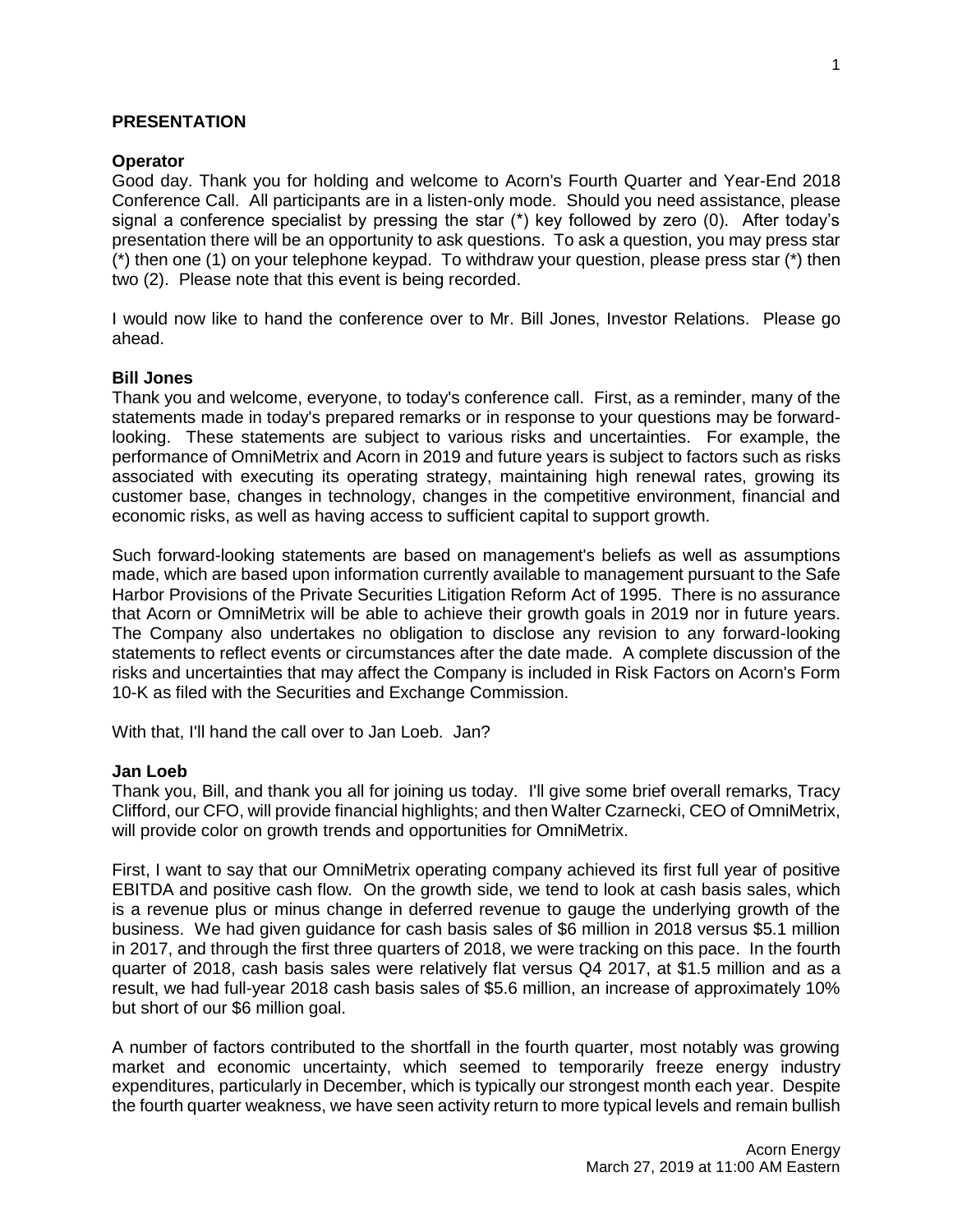on the opportunity for OmniMetrix to continue to grow organically at 20% per year on average. Many of you know that OmniMetrix monitors, manages, and protects high-value industrial assets, primarily standby generators and pipelines, currently utilizing its proprietary remote monitoring and control technology and related services. Our solutions deliver substantial productivity gains and cost reductions to customers versus the labor-intensive alternative, which involves sending personnel to conduct regular physical onsite inspections, often in remote areas.

The OmniMetrix business consists of hardware monitoring equipment sales for new installations, recurring annual monitoring service fees, as well as custom reporting fees. The monitoring side of the business offers a very attractive combination of high gross profit margins and good revenue visibility from recurring service fees. In accordance with GAAP, we record our contract revenue ratably over the estimated life of a service contract, and our hardware revenue over the expected life of the hardware, which is currently three years. Tracy will discuss the financials, but all of Acorn's revenue currently comes from the OmniMetrix business, which remains on a solid growth trajectory with a promising outlook.

Two years ago, OmniMetrix generated an operating loss of \$1.2 million, which improved to a loss of \$783,000 in 2017, and further narrowed to \$116,000 in 2018. With continued growth and cost discipline, OmniMetrix was able to generate a slight operating profit in the second half of 2018, and we expect the business to be both profitable and cash flow positive in 2019. Walter can speak more to the growth opportunities we see for OmniMetrix. Generally speaking, there is increasing awareness by industrial customers of potential productivity increases, lower operating costs, and risk management benefits that can be realized with IoT solutions such as our remote monitoring and control technology.

Early in 2018, we sold our remaining interest in Israel-based DSIT to focus on the OmniMetrix IoT business. In Q3, we recouped approximately \$3,000 in cash from Israel related to withholding taxes on the initial sale of a portion of our DSIT investment in 2016, and we recorded a gain of \$222,000 related to this payment. The cash is being held in our account in Israel until final review by the Israeli taxing authorities of tax returns through 2018, which we expect to be concluded by year-end 2019.

Finally, I want to update investors regarding our efforts in pursuing M&A opportunities that we have mentioned on prior calls. In recent months, we have evaluated several candidates, but we have yet to conclude an acquisition that is accretive and would help us build shareholder value. We will continue to look for accretive opportunities that offer value to our stockholders, but our intent is to only complete a complimentary acquisition that would allow us to scale our business, accelerate our progress towards sustained profitability, and potentially allow the Company to benefit from over \$60 million in operating loss carry forwards. In the meantime, we plan to make investments in OmniMetrix that we believe can facilitate accelerated organic growth and expand our product offerings and customer base.

Now, I'd like to turn the call over to our CFO, Tracy Clifford, to go over financial highlights. Tracy?

# **Tracy Clifford**

Thank you, Jan, and thanks everyone for joining. Acorn's fourth quarter revenue, which was solely comprised of revenues from our 80%-owned OmniMetrix subsidiary, rose to \$1.3 million, a 17% increase compared to the fourth quarter of 2017. The revenue increase was driven by a 20% increase in our Pipeline segment to \$353,000 versus the fourth quarter of 2017, while revenue from our Standby Generator segment grew 15% to \$958,000 over the fourth quarter of 2017. From a services-versus-hardware perspective, higher margin monitoring revenue grew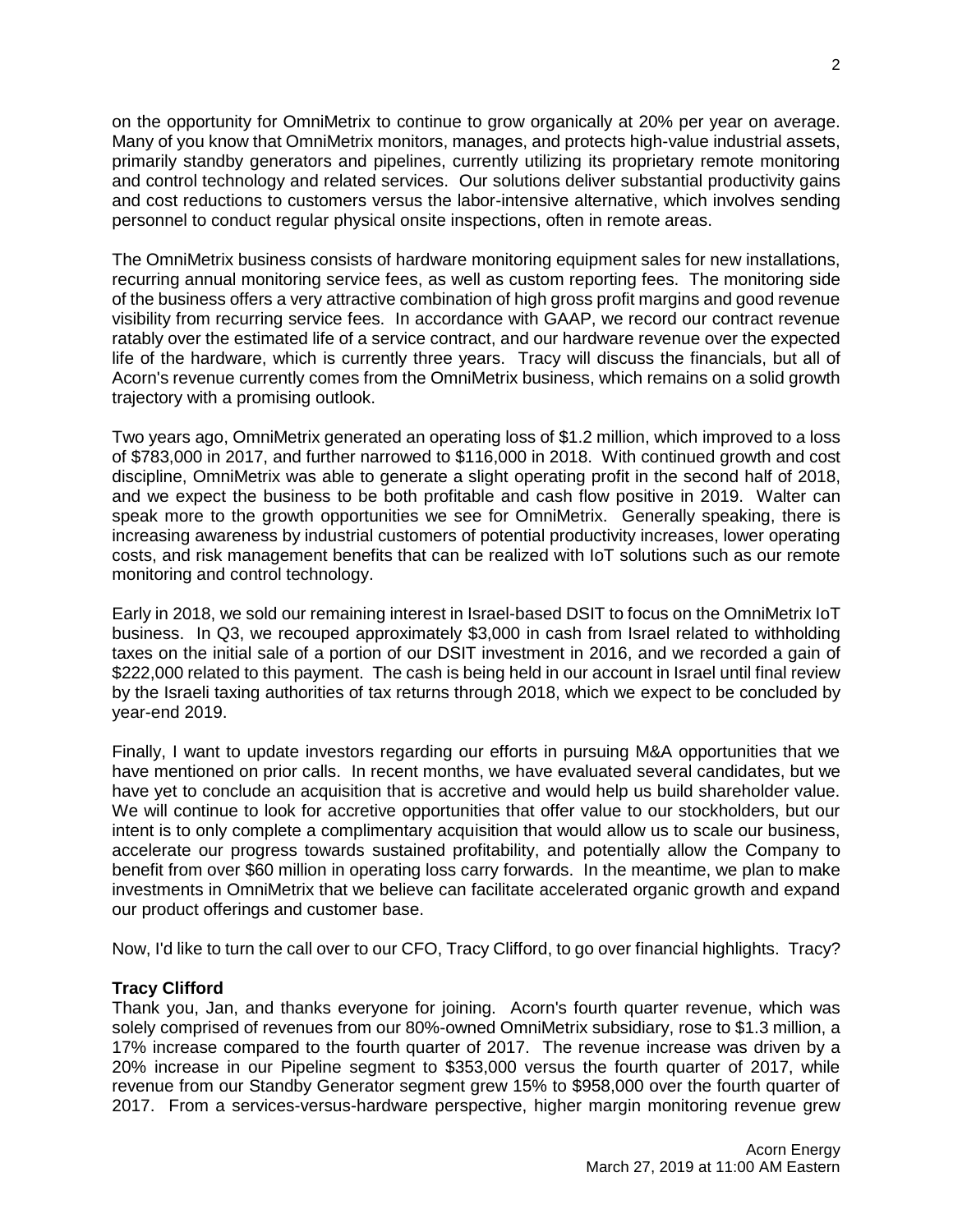20% in the fourth quarter of 2018, while hardware revenues grew 12% versus the same period in 2017.

Gross profit grew 33% to \$810,000 in the fourth quarter of 2018 compared to the fourth quarter of 2017, reflecting both higher revenue and an increase in gross margin to 62% in the fourth quarter of 2018 compared to 54% in the prior-year period. This overall margin increase was principally the result of sales of next-generation monitoring products in our Power Generation segment. The next-generation products provide improved functionality and enhanced design that has enabled us to achieve higher gross margins. OmniMetrix was able to hold operating expenses stable at \$814,000 in the fourth quarter of 2018 compared to \$815,000 in the fourth quarter of '17. While revenue and gross profit is growing faster than operating expenses, OmniMetrix brought its operating loss to near breakeven for a \$4,000 loss in the fourth quarter of 2018 versus an operating loss of \$205,000 in the fourth quarter of '17. This represents \$209,000 of operating profit improvement on \$189,000 of additional revenue, or more than 100% of contribution per additional revenue dollar, and underscores the benefit of incremental growth on business performance.

Now turning to the Acorn consolidated results, Acorn was able to further trim its SG&A by 31% or \$101,000 in the fourth quarter of 2018 to \$230,000 as compared to the prior year period. As a result of improved performance of OmniMetrix and lower corporate overhead, Acorn's consolidated operating loss decreased by more than half to \$234,000 in the fourth quarter of 2018 from \$536,000 in the fourth quarter of '17. Net loss attributable to Acorn's shareholders improved to \$245,000 or \$0.01 per share in the fourth quarter of 2018 compared to \$694,000 or \$0.02 per share in the fourth quarter of 2017.

I won't review the full-year results because they are provided in today's press release other than to point out that we saw similar overall growth trends as in the fourth quarter, with OmniMetrix revenue growing 17% to \$5.1 million in 2018 from \$4.4 million in '17, driven by 44% growth in the Cathodic Protection or Pipeline segment. OmniMetrix also reduced its 2018 operating loss to \$116,000 from \$783,000 in 2017, and was able to generate positive operating profits in the second half of 2018. Looking at Acorn's cash flow in 2018, net cash and cash equivalents increased by \$782,000. The Company used \$2.4 million in operating activities, including the repayment of \$1.9 million of accumulated unpaid operating expenses previously funded by advances from directors and DSIT. Acorn generated \$5.3 million from investing activities on the sale of DSIT and used \$2.1 million in financing activities related to the repayment of \$1.4 million of director loans, \$340,000 of loans from DSIT, and repayment of short-term bank credit of \$313,000.

Importantly, as Jan alluded earlier in the call, based on its recent performance, we expect OmniMetrix to generate positive cash flow in 2019. As of December 31, 2018, Acorn had cash and cash equivalents of \$1.3 million, which included restricted cash of \$290,000, and we did not have any credit line debt outstanding at year end. We have decided to let our previous OmniMetrix accounts receivable factoring agreement expire in accordance with its terms and pay off the balance in its entirety in early November. In March, we reinstated an AR credit line with more favorable terms. This new line provides the Company with access to accounts receivable formula-based financing of the lesser of 75% of eligible accounts receivable or \$1 million, which allows us some flexibility in our cash flow management strategy.

Now, I'd like to turn the call over to Walter Czarnecki to provide some additional color relating to our OmniMetrix business. Walter?

# **Walter Czarnecki**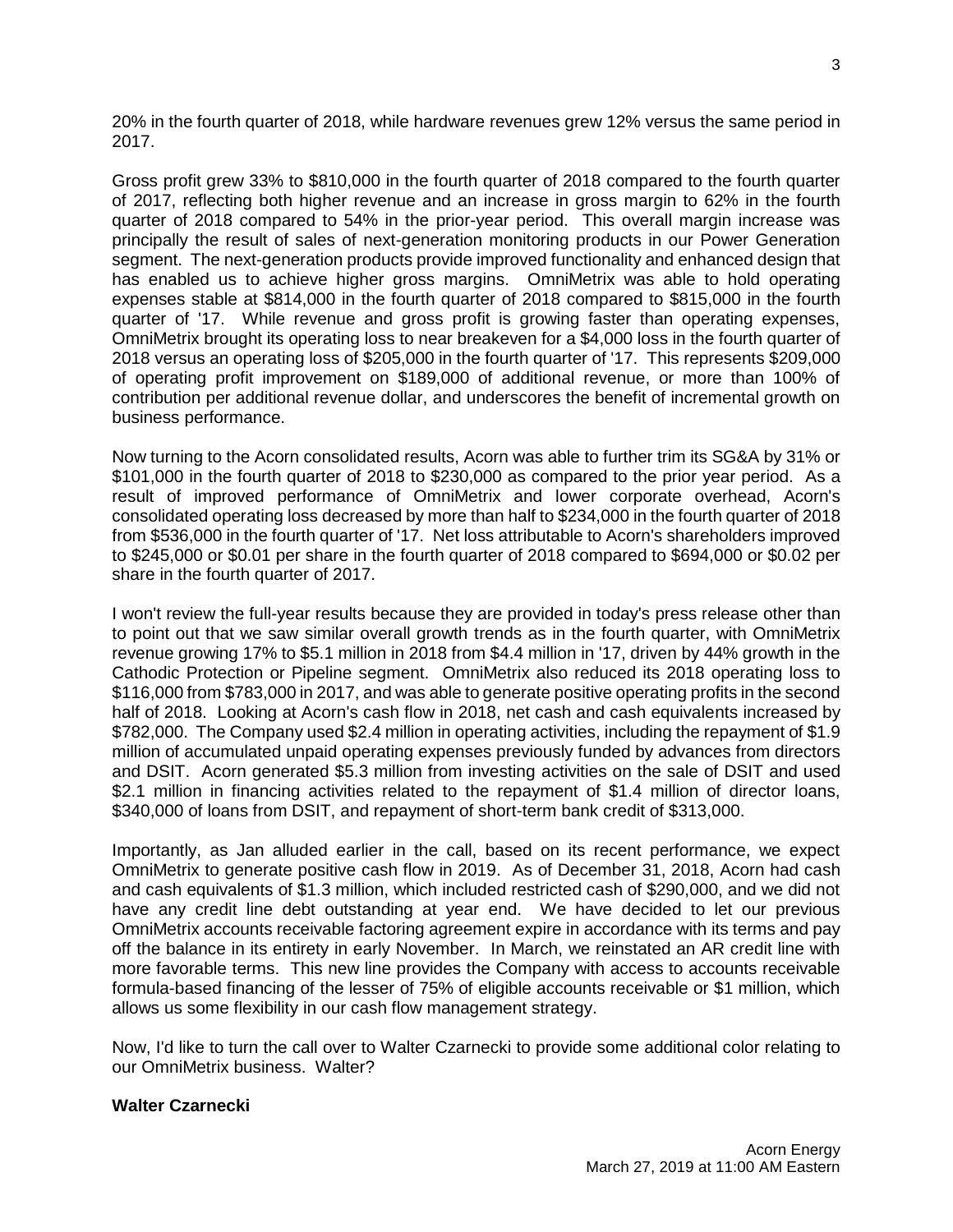Thank you, Tracy. Following my comments on the previous earnings call, I shared a key theme of the Electrical Generating Systems Association Conference, which included the fact that the installed base of backup generators is outpacing the pool of generator service technicians. As a result of that trend, we continue to see an increased understanding of and adoption of remote monitoring by generator dealer service organizations. In recent months, we have seen new customers and increased orders stemming directly from that greater level of awareness taking place in the dealer community. Increased awareness and adoption also includes end users in the government, military, and corporate markets, and together with greater dealer awareness continue to be key growth drivers for our Power Generation division.

Within our Cathodic Protection division, increased pressure to reduce operating expenses and improve the productivity of pipeline maintenance remained key growth drivers for our Fortune 500 customers as well as our local utility customers. In addition, the generational labor turnover taking place in the oil and gas market is ushering in a new wave of pipeline integrity managers who embrace remote monitoring and data as a better way to manage and maintain pipelines. To drive and improve productivity, reduce Opex, and a transforming labor force are all key growth drivers for our Cathodic Protection division. During our previous call, I announced the launch of AIRGuard, our remote monitor and control for industrial air compressors. We have continued to ship more products since that announcement, and we continue to learn about this growing market.

Thank you again for joining us today, and I'm happy to answer any questions. I'll now turn the call over to the operator to open the call for questions.

# **QUESTIONS AND ANSWERS**

# **Operator**

Thank you. We will now being the question-and-answer session. To ask a question, you may press star (\*) then one (1) on your touchtone phone. If you are using a speakerphone, please pick up your handset before pressing the keys. To withdraw your question, please press star (\*) then two (2). At this time we will pause momentarily to assemble our roster.

The first question comes from Richard Sosa. Please go ahead.

#### **Richard Sosa**

Hey, good morning, guys. I just had two questions. One, Jan, just on the Acorn cash, can you talk about just the decrease quarter-over-quarter or at least from the third quarter to fourth quarter?

# **Jan Loeb**

At the Acorn level, it's just the normal operating costs that we have. We also, in the quarter, paid off some payables that we had. And, that's really about the only differences in the quarter.

# **Richard Sosa**

Okay. And, then this is a question for either Jan or Walter, just on the CP segment. Obviously November-December were tough for everyone, and I do understand that this expense for a lot of MLP companies might be the last one on the totem pole. So, just curious, you alluded to it somewhat, that you saw the business returning in the first quarter, but if you can talk more about that and whether or not you feel that you can get some of those sales back in the first few quarters?

#### **Jan Loeb**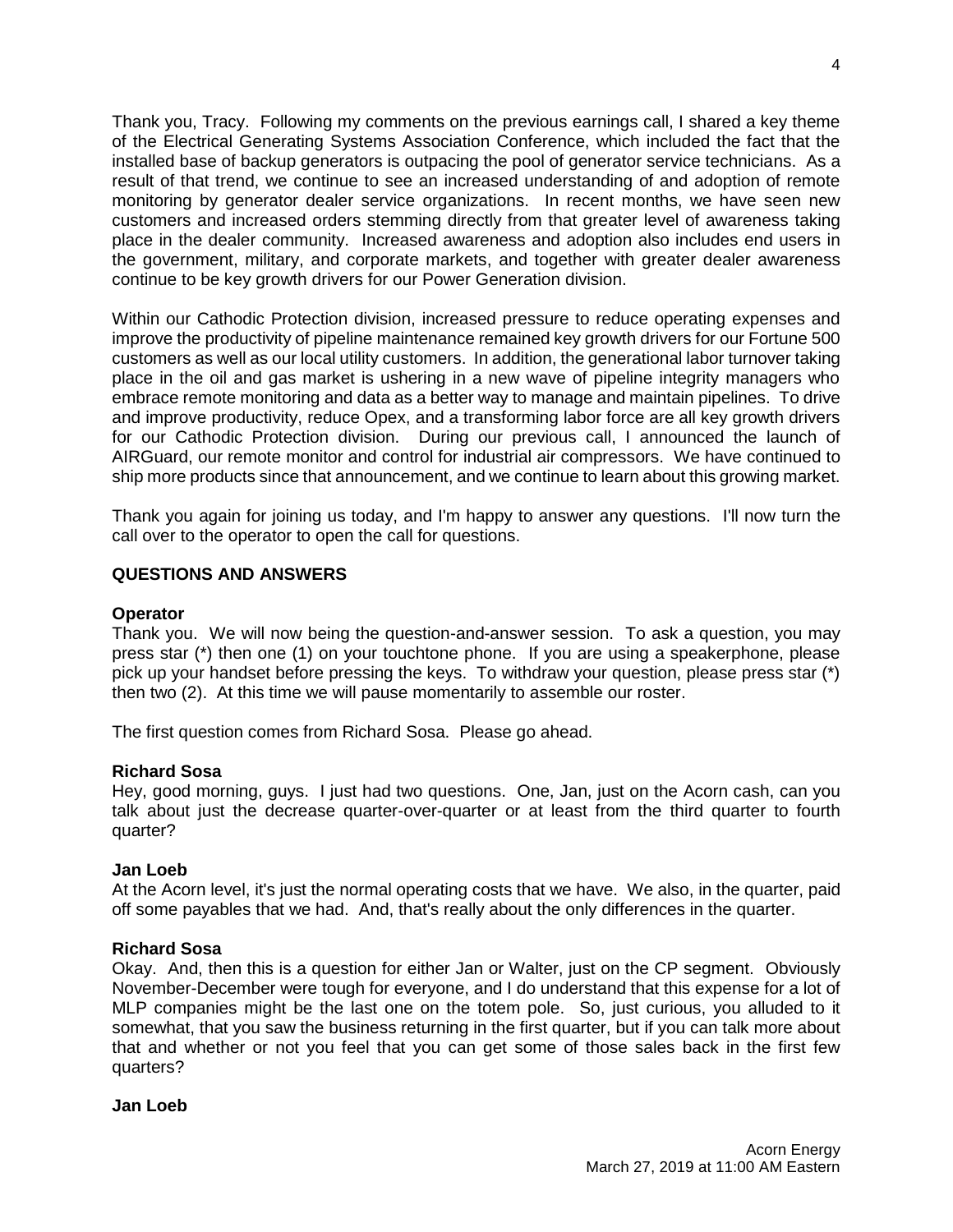I'll let Walter…

# **Walter Czarnecki**

Yes. Good morning, Richard. Thanks for the question. Yes, we absolutely do, and we saw this in 2013 when oil and gas prices went up and there was some uncertainty and saw budgets being held temporarily. That did not change the long-term attraction to remote monitoring in IoT for these businesses. It merely just shifted the timing a bit, and that is what we are seeing and expect to see happening here. We've already received orders and purchases in 2019 that are confirming that trend, and we'll continue to see this in the year -- quarters and years ahead in terms of brief shifts in timing when there is uncertainty that hits the oil and gas market, but in the long term, we know because our customers have told us that they see value in it and they are committed to this kind of technology.

# **Richard Sosa**

And, have you received good reception on the Hero 2? I know that's an upgrade, correct, from your last product?

# **Walter Czarnecki**

We have. It's an improvement on a number of different levels with the product and with the customer experience, and yes, we have received lot of positive reviews so far, and more units are being installed and deployed in recent weeks and in the weeks to come. And, so it's been very positive so far.

# **Richard Sosa**

All right, great. Good to hear. Thank you.

# **Operator**

Again, if you have a question please press star (\*) then one (1).

# **Bill Jones**

We do have a question coming from online.

# **Operator**

Okay.

# **Bill Jones**

The question is, you mentioned the compressor product, is there other remote monitoring opportunities that you see potentially for Acorn or OmniMetrix?

# **Jan Loeb**

Walter?

# **Walter Czarnecki**

I can take this call or this question rather, absolutely, and as we have discussed on previous calls, the power generation product line, it's important to note, is an industrial engine monitor, and while many customers and groups know of us as a generator monitoring company, that is just one segment that we chose several years ago based on the size and growth of the generator market. It really applies to any industrial engine application, so engines, pumps, other industrial applications and motors. And, so we have chosen the compressor market again because of its size and growth, and we have seen good success there, and there are other areas both in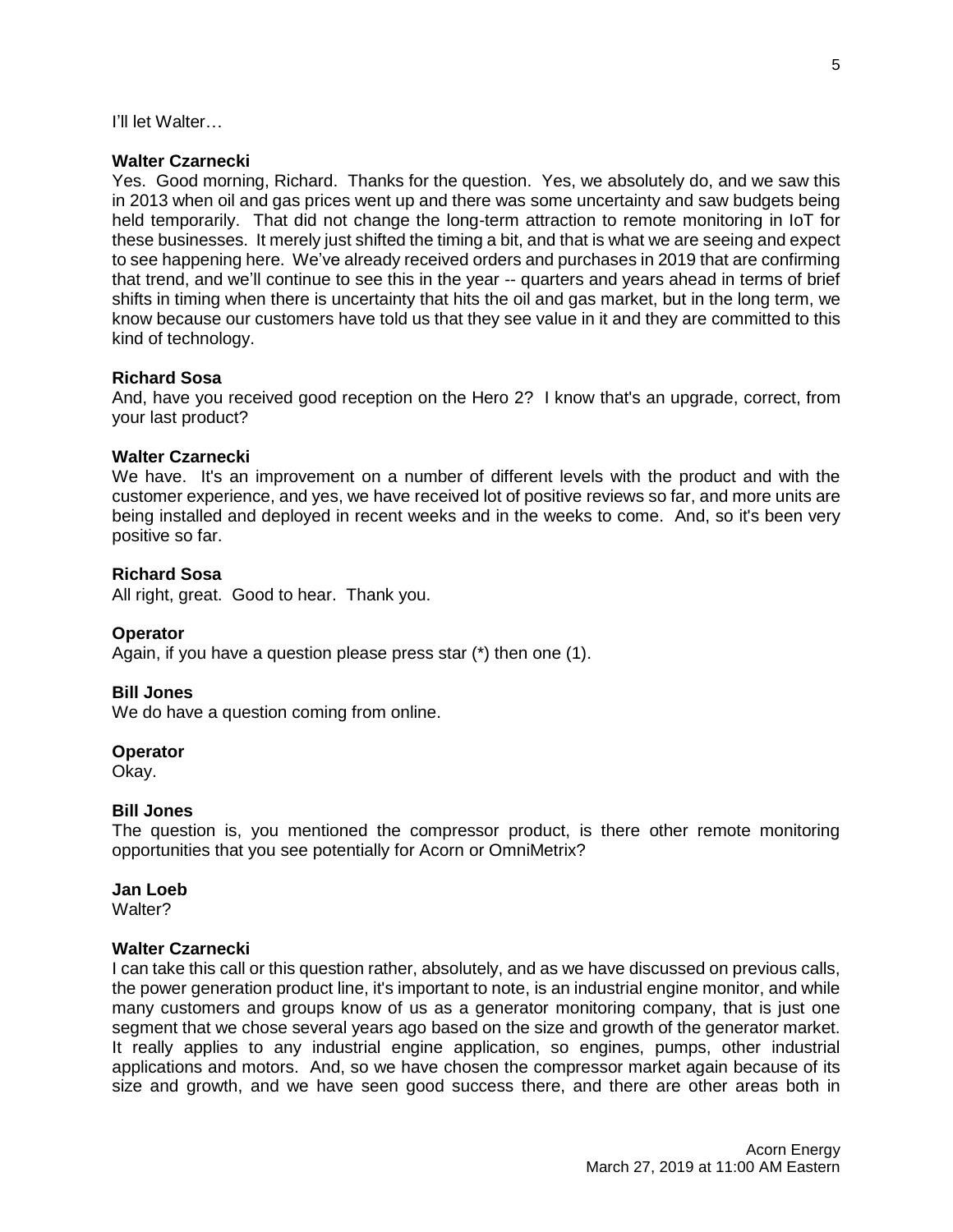engines, in batteries, and other parts of the industrial landscape that we feel have opportunity and have growth. And, so we're going to be continuing to deploy that in the quarters and years ahead.

#### **Bill Jones**

Okay. And, as a follow-up to that, when you sold DSIT, there was talk of a technology sonar related that we might have rights or right of first refusal. Is there anything more you could say or any developments in that area?

#### **Jan Loeb**

Yes. We had the right of first refusal for some fiber optic technology as it relates to pipelines, and that is still the case. The product was not totally developed yet by DSIT, and they are continuing to develop it. They've actually placed a pilot unit in the field and are waiting to get results from that. So, I think as that product develops, we'll see where it goes here in United States. But, that still is, I would say, at least a year away.

#### **Bill Jones**

And that's United States only. Do you see any international opportunities outside of that?

#### **Jan Loeb**

Our right of first refusal is only in the United States.

#### **Bill Jones**

But generally speaking, for any other products, is there any international opportunities?

#### **Walter Czarnecki**

For our other products in remote monitoring and control, yes, we have rest-of-world opportunities.

#### **Bill Jones**

Thank you.

# **Operator**

Again, if you have a question, please press star (\*) then one (1).

This concludes our question-and-answer session. I would like to turn the conference back over to Jan Loeb for any closing remarks.

# **CONCLUSION**

#### **Jan Loeb**

Thank you. Since I became CEO in 2016, we have narrowed and simplified our strategy to focus on the IoT sector, and we improved our balance sheet by disposing of other assets. We have also reduced our cost structure and lowered our breakeven level. We feel we are well-positioned for our next phase. From here, top line growth and operating leverage should continue to drive bottom line performance to the benefit of shareholders. If possible, we would like to supplement our growth at OmniMetrix with suitable and similar acquisitions but only potentially accretive targets that make sense for our shareholders.

I want to thank you for your interest in Acorn. I view Acorn as an attractive platform for building value for shareholders. I am grateful for the support of our investors, and I am always pleased to speak with anyone who has questions about the Company or about our direction. Please contact